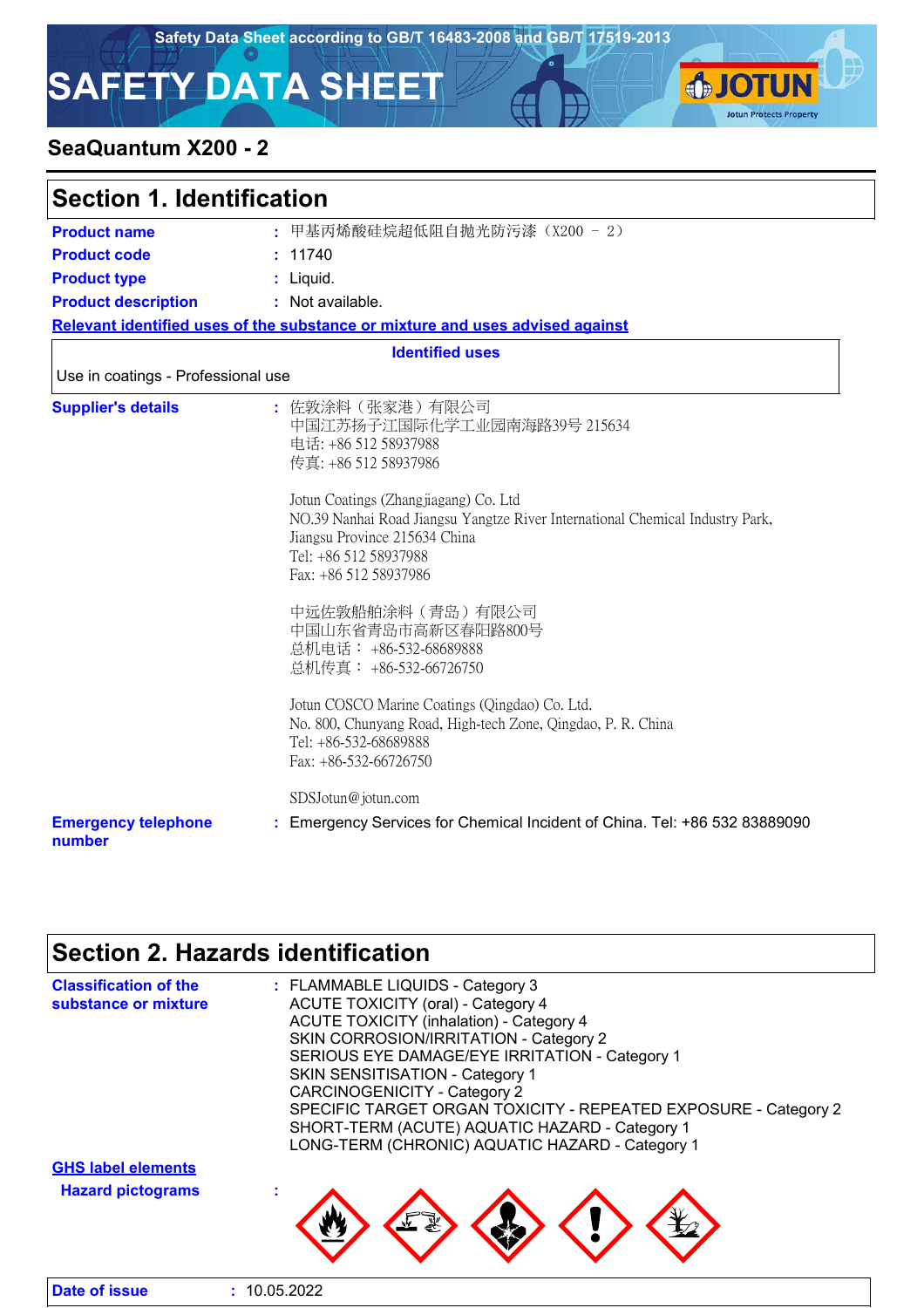| <b>Signal word</b>              | : Danger.                                                                                                                                                                                                                                                                                                                                                                                                                                                                                                                                                                                                                     |
|---------------------------------|-------------------------------------------------------------------------------------------------------------------------------------------------------------------------------------------------------------------------------------------------------------------------------------------------------------------------------------------------------------------------------------------------------------------------------------------------------------------------------------------------------------------------------------------------------------------------------------------------------------------------------|
| <b>Hazard statements</b>        | : H226 - Flammable liquid and vapour.<br>H302 + H332 - Harmful if swallowed or if inhaled.<br>H315 - Causes skin irritation.<br>H317 - May cause an allergic skin reaction.<br>H318 - Causes serious eye damage.<br>H351 - Suspected of causing cancer.<br>H373 - May cause damage to organs through prolonged or repeated exposure.<br>(nervous system)<br>H410 - Very toxic to aquatic life with long lasting effects.                                                                                                                                                                                                      |
| <b>Precautionary statements</b> |                                                                                                                                                                                                                                                                                                                                                                                                                                                                                                                                                                                                                               |
| <b>Prevention</b>               | : P201 - Obtain special instructions before use.<br>P280 - Wear protective gloves, protective clothing and eye or face protection.<br>P210 - Keep away from heat, hot surfaces, sparks, open flames and other ignition<br>sources. No smoking.<br>P273 - Avoid release to the environment.<br>P260 - Do not breathe vapour.<br>P270 - Do not eat, drink or smoke when using this product.                                                                                                                                                                                                                                     |
| <b>Response</b>                 | : P391 - Collect spillage.<br>P308 + P313 - IF exposed or concerned: Get medical advice or attention.<br>P304 + P312 - IF INHALED: Call a POISON CENTER or doctor if you feel unwell.<br>P362 + P364 - Take off contaminated clothing and wash it before reuse.<br>P302 + P352 - IF ON SKIN: Wash with plenty of water.<br>P333 + P313 - If skin irritation or rash occurs: Get medical advice or attention.<br>P305 + P351 + P338, P310 - IF IN EYES: Rinse cautiously with water for several<br>minutes. Remove contact lenses, if present and easy to do. Continue rinsing.<br>Immediately call a POISON CENTER or doctor. |
| <b>Storage</b>                  | : P403 + P235 - Store in a well-ventilated place. Keep cool.                                                                                                                                                                                                                                                                                                                                                                                                                                                                                                                                                                  |
| <b>Disposal</b>                 | : P501 - Dispose of contents and container in accordance with all local, regional,<br>national and international regulations.                                                                                                                                                                                                                                                                                                                                                                                                                                                                                                 |
| In compliance                   | : IMO Antifouling System Convention compliant (AFS/CONF/26).                                                                                                                                                                                                                                                                                                                                                                                                                                                                                                                                                                  |
|                                 |                                                                                                                                                                                                                                                                                                                                                                                                                                                                                                                                                                                                                               |

### **Section 3. Composition/information on ingredients**

| Substance/mixture                       | : Mixture          |
|-----------------------------------------|--------------------|
| <b>Other means of</b><br>identification | $:$ Not available. |
| <b>CAS number/other identifiers</b>     |                    |
| <b>CAS number</b>                       | : Not applicable.  |
| <b>EC</b> number                        | : Mixture.         |
| <b>Product code</b>                     | : 11740            |
| والمستحدث القامر والاقتراب والمتحدث     |                    |

| Ingredient name             | $\frac{9}{6}$ | <b>CAS number</b> |
|-----------------------------|---------------|-------------------|
| I dicopper oxide            | ≤60           | 1317-39-1         |
| xylene                      | ≤30           | 1330-20-7         |
| ethylbenzene                | $\leq 5$      | 100-41-4          |
| zinc oxide                  | ≤5            | 1314-13-2         |
| colophony                   | 5≥ا           | 8050-09-7         |
| hydrocarbons, C9, aromatics | 5≥ا           | 64742-95-6        |
| copper pyrithione           | 5≤ا           | 14915-37-8        |

**There are no additional ingredients present which, within the current knowledge of the supplier and in the concentrations applicable, are classified as hazardous to health or the environment and hence require reporting in this section.**

**Occupational exposure limits, if available, are listed in Section 8.**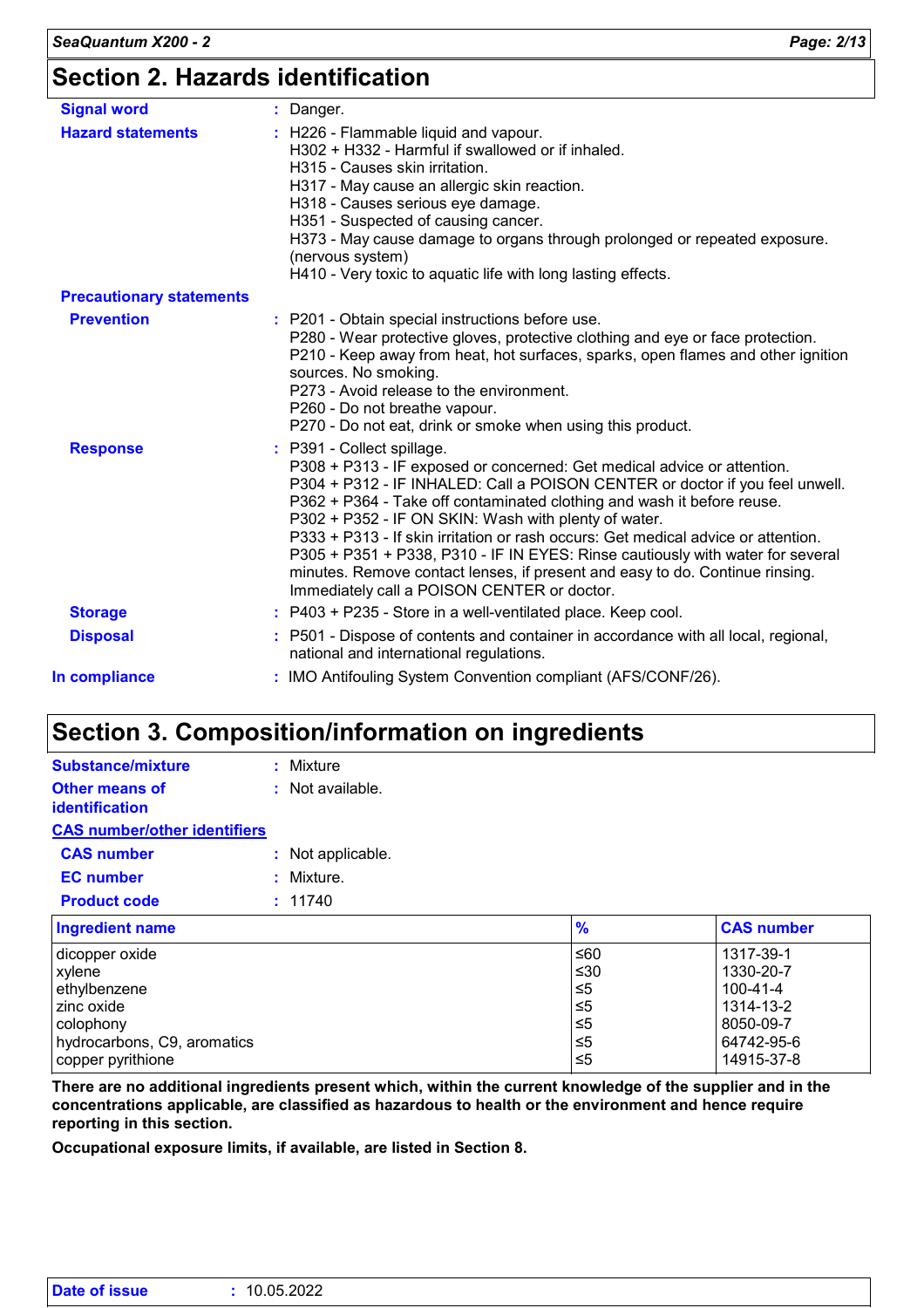# **Section 4. First aid measures**

| <b>Description of necessary first aid measures</b> |                                                                                                                                                                                                                                                                                                                                                                                                                                                                                                                                                                                                                                                                                                                                                                                                                                                                                                               |
|----------------------------------------------------|---------------------------------------------------------------------------------------------------------------------------------------------------------------------------------------------------------------------------------------------------------------------------------------------------------------------------------------------------------------------------------------------------------------------------------------------------------------------------------------------------------------------------------------------------------------------------------------------------------------------------------------------------------------------------------------------------------------------------------------------------------------------------------------------------------------------------------------------------------------------------------------------------------------|
| <b>Eye contact</b>                                 | : Get medical attention immediately. Call a poison center or physician. Immediately<br>flush eyes with plenty of water, occasionally lifting the upper and lower eyelids.<br>Check for and remove any contact lenses. Continue to rinse for at least 10 minutes.<br>Chemical burns must be treated promptly by a physician.                                                                                                                                                                                                                                                                                                                                                                                                                                                                                                                                                                                   |
| <b>Inhalation</b>                                  | Get medical attention immediately. Call a poison center or physician. Remove<br>victim to fresh air and keep at rest in a position comfortable for breathing. If it is<br>suspected that fumes are still present, the rescuer should wear an appropriate mask<br>or self-contained breathing apparatus. If not breathing, if breathing is irregular or if<br>respiratory arrest occurs, provide artificial respiration or oxygen by trained personnel.<br>It may be dangerous to the person providing aid to give mouth-to-mouth<br>resuscitation. If unconscious, place in recovery position and get medical attention<br>immediately. Maintain an open airway. Loosen tight clothing such as a collar, tie,<br>belt or waistband. In case of inhalation of decomposition products in a fire,<br>symptoms may be delayed. The exposed person may need to be kept under<br>medical surveillance for 48 hours. |
| <b>Skin contact</b>                                | Get medical attention immediately. Call a poison center or physician. Wash with<br>plenty of soap and water. Remove contaminated clothing and shoes. Wash<br>contaminated clothing thoroughly with water before removing it, or wear gloves.<br>Continue to rinse for at least 10 minutes. Chemical burns must be treated promptly<br>by a physician. In the event of any complaints or symptoms, avoid further exposure.<br>Wash clothing before reuse. Clean shoes thoroughly before reuse.                                                                                                                                                                                                                                                                                                                                                                                                                 |
| <b>Ingestion</b>                                   | Get medical attention immediately. Call a poison center or physician. Wash out<br>mouth with water. Remove dentures if any. If material has been swallowed and the<br>exposed person is conscious, give small quantities of water to drink. Stop if the<br>exposed person feels sick as vomiting may be dangerous. Do not induce vomiting<br>unless directed to do so by medical personnel. If vomiting occurs, the head should<br>be kept low so that vomit does not enter the lungs. Chemical burns must be treated<br>promptly by a physician. Never give anything by mouth to an unconscious person.<br>If unconscious, place in recovery position and get medical attention immediately.<br>Maintain an open airway. Loosen tight clothing such as a collar, tie, belt or<br>waistband.                                                                                                                  |
| Most important symptoms/effects, acute and delayed |                                                                                                                                                                                                                                                                                                                                                                                                                                                                                                                                                                                                                                                                                                                                                                                                                                                                                                               |
| <b>Potential acute health effects</b>              |                                                                                                                                                                                                                                                                                                                                                                                                                                                                                                                                                                                                                                                                                                                                                                                                                                                                                                               |
| <b>Eye contact</b>                                 | : Causes serious eye damage.                                                                                                                                                                                                                                                                                                                                                                                                                                                                                                                                                                                                                                                                                                                                                                                                                                                                                  |
| <b>Inhalation</b>                                  | : Harmful if inhaled.                                                                                                                                                                                                                                                                                                                                                                                                                                                                                                                                                                                                                                                                                                                                                                                                                                                                                         |
| <b>Skin contact</b>                                | : Causes skin irritation. May cause an allergic skin reaction.                                                                                                                                                                                                                                                                                                                                                                                                                                                                                                                                                                                                                                                                                                                                                                                                                                                |
| <b>Ingestion</b>                                   | : Harmful if swallowed.                                                                                                                                                                                                                                                                                                                                                                                                                                                                                                                                                                                                                                                                                                                                                                                                                                                                                       |
| <b>Over-exposure signs/symptoms</b>                |                                                                                                                                                                                                                                                                                                                                                                                                                                                                                                                                                                                                                                                                                                                                                                                                                                                                                                               |
| <b>Eye contact</b>                                 | : Adverse symptoms may include the following:<br>pain<br>watering<br>redness                                                                                                                                                                                                                                                                                                                                                                                                                                                                                                                                                                                                                                                                                                                                                                                                                                  |
| <b>Inhalation</b>                                  | No specific data.                                                                                                                                                                                                                                                                                                                                                                                                                                                                                                                                                                                                                                                                                                                                                                                                                                                                                             |
| <b>Skin contact</b>                                | : Adverse symptoms may include the following:<br>pain or irritation<br>redness<br>blistering may occur                                                                                                                                                                                                                                                                                                                                                                                                                                                                                                                                                                                                                                                                                                                                                                                                        |
| <b>Ingestion</b>                                   | : Adverse symptoms may include the following:<br>stomach pains                                                                                                                                                                                                                                                                                                                                                                                                                                                                                                                                                                                                                                                                                                                                                                                                                                                |
|                                                    | Indication of immediate medical attention and special treatment needed, if necessary                                                                                                                                                                                                                                                                                                                                                                                                                                                                                                                                                                                                                                                                                                                                                                                                                          |
| <b>Notes to physician</b>                          | : In case of inhalation of decomposition products in a fire, symptoms may be delayed.<br>The exposed person may need to be kept under medical surveillance for 48 hours.                                                                                                                                                                                                                                                                                                                                                                                                                                                                                                                                                                                                                                                                                                                                      |
| <b>Specific treatments</b>                         | : No specific treatment.                                                                                                                                                                                                                                                                                                                                                                                                                                                                                                                                                                                                                                                                                                                                                                                                                                                                                      |
| <b>Protection of first-aiders</b>                  | : No action shall be taken involving any personal risk or without suitable training. If it<br>is suspected that fumes are still present, the rescuer should wear an appropriate<br>mask or self-contained breathing apparatus. It may be dangerous to the person<br>providing aid to give mouth-to-mouth resuscitation. Wash contaminated clothing                                                                                                                                                                                                                                                                                                                                                                                                                                                                                                                                                            |

thoroughly with water before removing it, or wear gloves.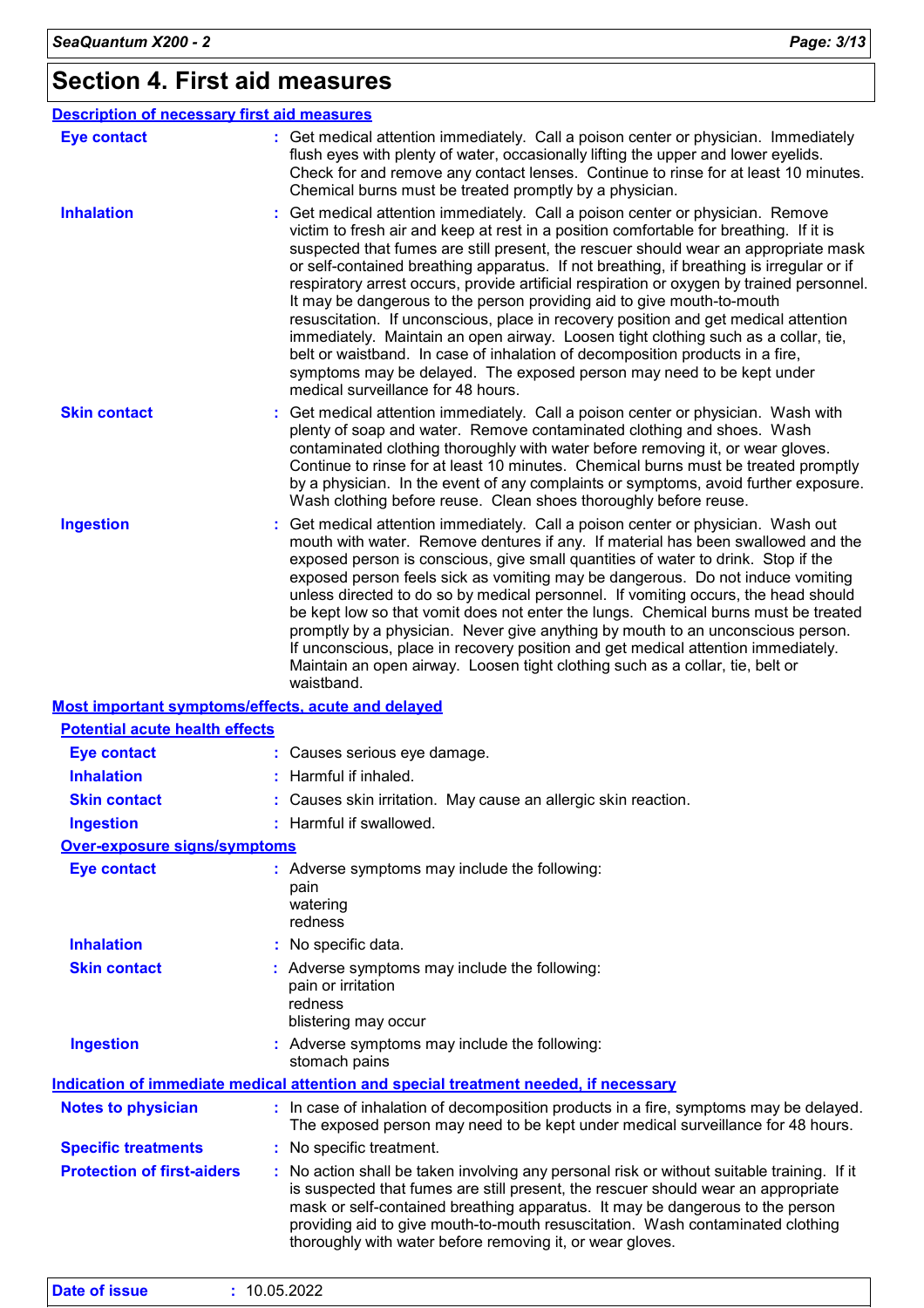### **Section 4. First aid measures**

**See toxicological information (Section 11)**

### **Section 5. Firefighting measures**

| <b>Extinguishing media</b>                               |                                                                                                                                                                                                                                                                                                                                                                                                                                       |
|----------------------------------------------------------|---------------------------------------------------------------------------------------------------------------------------------------------------------------------------------------------------------------------------------------------------------------------------------------------------------------------------------------------------------------------------------------------------------------------------------------|
| <b>Suitable extinguishing</b><br>media                   | : Use dry chemical, $CO2$ , water spray (fog) or foam.                                                                                                                                                                                                                                                                                                                                                                                |
| <b>Unsuitable extinguishing</b><br>media                 | : Do not use water jet.                                                                                                                                                                                                                                                                                                                                                                                                               |
| <b>Specific hazards arising</b><br>from the chemical     | : Flammable liquid and vapour. Runoff to sewer may create fire or explosion hazard.<br>In a fire or if heated, a pressure increase will occur and the container may burst, with<br>the risk of a subsequent explosion. This material is very toxic to aquatic life with<br>long lasting effects. Fire water contaminated with this material must be contained<br>and prevented from being discharged to any waterway, sewer or drain. |
| <b>Hazardous thermal</b><br>decomposition products       | : Decomposition products may include the following materials:<br>carbon dioxide<br>carbon monoxide<br>nitrogen oxides<br>sulfur oxides<br>metal oxide/oxides                                                                                                                                                                                                                                                                          |
| <b>Special protective actions</b><br>for fire-fighters   | : Promptly isolate the scene by removing all persons from the vicinity of the incident if<br>there is a fire. No action shall be taken involving any personal risk or without<br>suitable training. Move containers from fire area if this can be done without risk.<br>Use water spray to keep fire-exposed containers cool.                                                                                                         |
| <b>Special protective</b><br>equipment for fire-fighters | : Fire-fighters should wear appropriate protective equipment and self-contained<br>breathing apparatus (SCBA) with a full face-piece operated in positive pressure<br>mode.                                                                                                                                                                                                                                                           |

### **Section 6. Accidental release measures**

|                                                             | <b>Personal precautions, protective equipment and emergency procedures</b>                                                                                                                                                                                                                                                                                                                                                                                                                                                                                                                                                                                                                                                                                              |
|-------------------------------------------------------------|-------------------------------------------------------------------------------------------------------------------------------------------------------------------------------------------------------------------------------------------------------------------------------------------------------------------------------------------------------------------------------------------------------------------------------------------------------------------------------------------------------------------------------------------------------------------------------------------------------------------------------------------------------------------------------------------------------------------------------------------------------------------------|
| For non-emergency<br>personnel                              | : No action shall be taken involving any personal risk or without suitable training.<br>Evacuate surrounding areas. Keep unnecessary and unprotected personnel from<br>entering. Do not touch or walk through spilt material. Shut off all ignition sources.<br>No flares, smoking or flames in hazard area. Do not breathe vapour or mist.<br>Provide adequate ventilation. Wear appropriate respirator when ventilation is<br>inadequate. Put on appropriate personal protective equipment.                                                                                                                                                                                                                                                                           |
|                                                             | For emergency responders : If specialised clothing is required to deal with the spillage, take note of any<br>information in Section 8 on suitable and unsuitable materials. See also the<br>information in "For non-emergency personnel".                                                                                                                                                                                                                                                                                                                                                                                                                                                                                                                              |
| <b>Environmental precautions</b>                            | : Avoid dispersal of spilt material and runoff and contact with soil, waterways, drains<br>and sewers. Inform the relevant authorities if the product has caused environmental<br>pollution (sewers, waterways, soil or air). Water polluting material. May be harmful<br>to the environment if released in large quantities. Collect spillage.                                                                                                                                                                                                                                                                                                                                                                                                                         |
| <b>Methods and material for containment and cleaning up</b> |                                                                                                                                                                                                                                                                                                                                                                                                                                                                                                                                                                                                                                                                                                                                                                         |
| <b>Small spill</b>                                          | : Stop leak if without risk. Move containers from spill area. Use spark-proof tools and<br>explosion-proof equipment. Dilute with water and mop up if water-soluble.<br>Alternatively, or if water-insoluble, absorb with an inert dry material and place in an<br>appropriate waste disposal container. Dispose of via a licensed waste disposal<br>contractor.                                                                                                                                                                                                                                                                                                                                                                                                        |
| <b>Large spill</b>                                          | : Stop leak if without risk. Move containers from spill area. Use spark-proof tools and<br>explosion-proof equipment. Approach the release from upwind. Prevent entry into<br>sewers, water courses, basements or confined areas. Wash spillages into an<br>effluent treatment plant or proceed as follows. Contain and collect spillage with non-<br>combustible, absorbent material e.g. sand, earth, vermiculite or diatomaceous earth<br>and place in container for disposal according to local regulations (see Section 13).<br>Dispose of via a licensed waste disposal contractor. Contaminated absorbent<br>material may pose the same hazard as the spilt product. Note: see Section 1 for<br>emergency contact information and Section 13 for waste disposal. |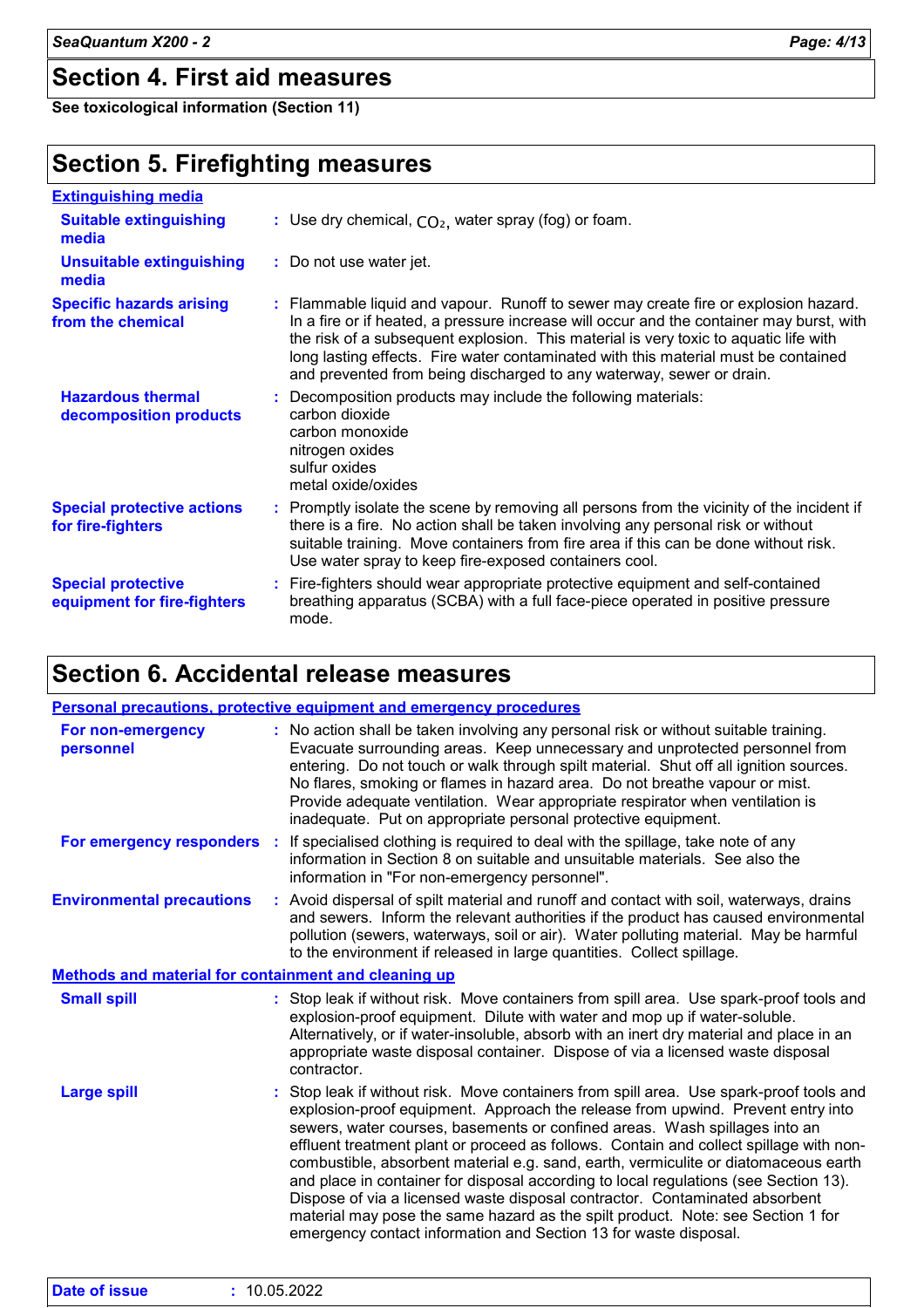### **Section 7. Handling and storage**

| <b>Precautions for safe handling</b>                                      |                                                                                                                                                                                                                                                                                                                                                                                                                                                                                                                                                                                                                                                                                                                                                                                                                                                                                                                                                                                                                                                                                                                                                                          |
|---------------------------------------------------------------------------|--------------------------------------------------------------------------------------------------------------------------------------------------------------------------------------------------------------------------------------------------------------------------------------------------------------------------------------------------------------------------------------------------------------------------------------------------------------------------------------------------------------------------------------------------------------------------------------------------------------------------------------------------------------------------------------------------------------------------------------------------------------------------------------------------------------------------------------------------------------------------------------------------------------------------------------------------------------------------------------------------------------------------------------------------------------------------------------------------------------------------------------------------------------------------|
| <b>Protective measures</b>                                                | : Put on appropriate personal protective equipment (see Section 8). Persons with a<br>history of skin sensitization problems should not be employed in any process in<br>which this product is used. Avoid exposure - obtain special instructions before use.<br>Do not handle until all safety precautions have been read and understood. Do not<br>get in eyes or on skin or clothing. Do not breathe vapour or mist. Do not ingest.<br>Avoid release to the environment. Use only with adequate ventilation. Wear<br>appropriate respirator when ventilation is inadequate. Do not enter storage areas<br>and confined spaces unless adequately ventilated. Keep in the original container or<br>an approved alternative made from a compatible material, kept tightly closed when<br>not in use. Store and use away from heat, sparks, open flame or any other ignition<br>source. Use explosion-proof electrical (ventilating, lighting and material handling)<br>equipment. Use only non-sparking tools. Take precautionary measures against<br>electrostatic discharges. Empty containers retain product residue and can be<br>hazardous. Do not reuse container. |
| <b>Advice on general</b><br>occupational hygiene                          | : Eating, drinking and smoking should be prohibited in areas where this material is<br>handled, stored and processed. Workers should wash hands and face before<br>eating, drinking and smoking. Remove contaminated clothing and protective<br>equipment before entering eating areas. See also Section 8 for additional<br>information on hygiene measures.                                                                                                                                                                                                                                                                                                                                                                                                                                                                                                                                                                                                                                                                                                                                                                                                            |
| <b>Conditions for safe storage,</b><br>including any<br>incompatibilities | Store in accordance with local regulations. Store in a segregated and approved<br>area. Store in original container protected from direct sunlight in a dry, cool and well-<br>ventilated area, away from incompatible materials (see Section 10) and food and<br>drink. Store locked up. Eliminate all ignition sources. Separate from oxidising<br>materials. Keep container tightly closed and sealed until ready for use. Containers<br>that have been opened must be carefully resealed and kept upright to prevent<br>leakage. Do not store in unlabelled containers. Use appropriate containment to<br>avoid environmental contamination. See Section 10 for incompatible materials<br>before handling or use.                                                                                                                                                                                                                                                                                                                                                                                                                                                    |

### **Section 8. Exposure controls/personal protection**

#### **Control parameters**

#### **Occupational exposure limits**

| <b>Ingredient name</b>                      |                                                                                                                                                                                                                                                                                                                                                                                                                                                                                     | <b>Exposure limits</b>                                                                                                                                                   |
|---------------------------------------------|-------------------------------------------------------------------------------------------------------------------------------------------------------------------------------------------------------------------------------------------------------------------------------------------------------------------------------------------------------------------------------------------------------------------------------------------------------------------------------------|--------------------------------------------------------------------------------------------------------------------------------------------------------------------------|
| dicopper oxide                              |                                                                                                                                                                                                                                                                                                                                                                                                                                                                                     | GBZ 2.1 (China, 8/2019).<br>PC-TWA: 0.2 mg/m <sup>3</sup> , (as Cu) 8 hours.<br>Form: Fume                                                                               |
| xylene                                      |                                                                                                                                                                                                                                                                                                                                                                                                                                                                                     | GBZ 2.1 (China, 8/2019).<br>PC-STEL: 100 mg/m <sup>3</sup> 15 minutes.<br>PC-TWA: 50 mg/m <sup>3</sup> 8 hours.                                                          |
| ethylbenzene                                |                                                                                                                                                                                                                                                                                                                                                                                                                                                                                     | GBZ 2.1 (China, 8/2019).<br>PC-TWA: 100 mg/m <sup>3</sup> 8 hours.<br>PC-STEL: 150 mg/m <sup>3</sup> 15 minutes.                                                         |
| colophony                                   |                                                                                                                                                                                                                                                                                                                                                                                                                                                                                     | ACGIH TLV (United States, 1/2021). Skin<br>sensitiser. Inhalation sensitiser.                                                                                            |
| <b>Recommended monitoring</b><br>procedures | If this product contains ingredients with exposure limits, personal, workplace<br>atmosphere or biological monitoring may be required to determine the effectiveness<br>of the ventilation or other control measures and/or the necessity to use respiratory<br>protective equipment. Reference should be made to appropriate monitoring<br>standards. Reference to national guidance documents for methods for the<br>determination of hazardous substances will also be required. |                                                                                                                                                                          |
| <b>Appropriate engineering</b><br>controls  | : Use only with adequate ventilation. Use process enclosures, local exhaust<br>ventilation or other engineering controls to keep worker exposure to airborne<br>contaminants below any recommended or statutory limits. The engineering controls<br>also need to keep gas, vapour or dust concentrations below any lower explosive<br>limits. Use explosion-proof ventilation equipment.                                                                                            |                                                                                                                                                                          |
| <b>Environmental exposure</b><br>controls   | cases, fume scrubbers, filters or engineering modifications to the process                                                                                                                                                                                                                                                                                                                                                                                                          | : Emissions from ventilation or work process equipment should be checked to ensure<br>they comply with the requirements of environmental protection legislation. In some |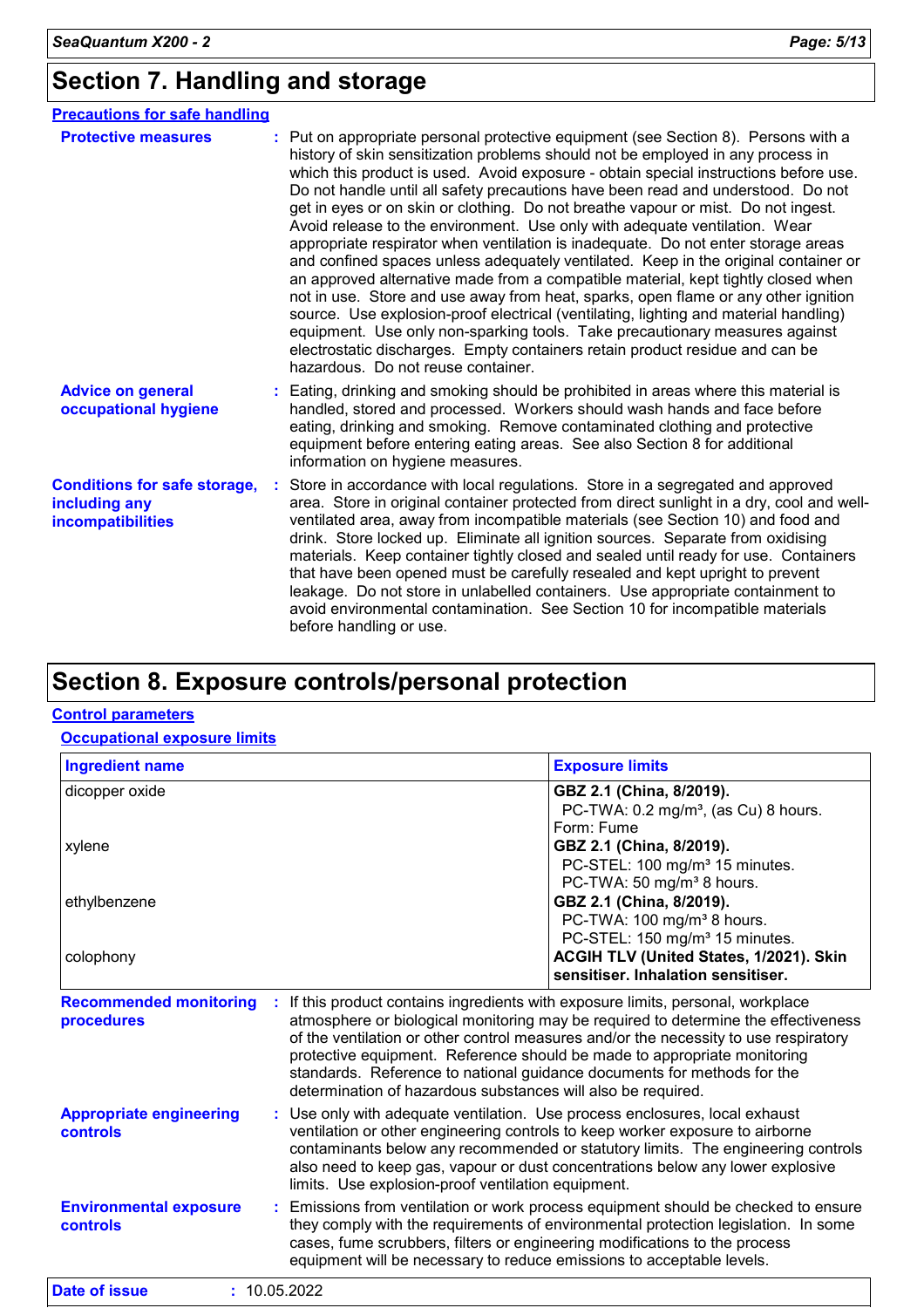### **Section 8. Exposure controls/personal protection**

| <b>Individual protection measures</b> |                                                                                                                                                                                                                                                                                                                                                                                                                                                                                                                                                                                                                                                                                                                                                                                                                                   |
|---------------------------------------|-----------------------------------------------------------------------------------------------------------------------------------------------------------------------------------------------------------------------------------------------------------------------------------------------------------------------------------------------------------------------------------------------------------------------------------------------------------------------------------------------------------------------------------------------------------------------------------------------------------------------------------------------------------------------------------------------------------------------------------------------------------------------------------------------------------------------------------|
| <b>Hygiene measures</b>               | : Wash hands, forearms and face thoroughly after handling chemical products, before<br>eating, smoking and using the lavatory and at the end of the working period.<br>Appropriate techniques should be used to remove potentially contaminated clothing.<br>Contaminated work clothing should not be allowed out of the workplace. Wash<br>contaminated clothing before reusing. Ensure that eyewash stations and safety<br>showers are close to the workstation location.                                                                                                                                                                                                                                                                                                                                                       |
| <b>Eye protection</b>                 | Safety eyewear complying to EN 166 should be used when a risk assessment<br>indicates this is necessary to avoid exposure to liquid splashes, mists, gases or<br>dusts. If contact is possible, the following protection should be worn, unless the<br>assessment indicates a higher degree of protection: chemical splash goggles and/<br>or face shield. If inhalation hazards exist, a full-face respirator may be required<br>instead.                                                                                                                                                                                                                                                                                                                                                                                        |
| <b>Skin protection</b>                |                                                                                                                                                                                                                                                                                                                                                                                                                                                                                                                                                                                                                                                                                                                                                                                                                                   |
| <b>Hand protection</b>                | : Chemical-resistant, impervious gloves complying with an approved standard should<br>be worn at all times when handling chemical products if a risk assessment indicates<br>this is necessary. Considering the parameters specified by the glove manufacturer,<br>check during use that the gloves are still retaining their protective properties. It<br>should be noted that the time to breakthrough for any glove material may be<br>different for different glove manufacturers. In the case of mixtures, consisting of<br>several substances, the protection time of the gloves cannot be accurately<br>estimated.                                                                                                                                                                                                         |
|                                       | There is no one glove material or combination of materials that will give unlimited<br>resistance to any individual or combination of chemicals.<br>The breakthrough time must be greater than the end use time of the product.<br>The instructions and information provided by the glove manufacturer on use,<br>storage, maintenance and replacement must be followed.<br>Gloves should be replaced regularly and if there is any sign of damage to the glove<br>material.<br>Always ensure that gloves are free from defects and that they are stored and used<br>correctly.<br>The performance or effectiveness of the glove may be reduced by physical/chemical<br>damage and poor maintenance.<br>Barrier creams may help to protect the exposed areas of the skin but should not be<br>applied once exposure has occurred. |
|                                       | Wear suitable gloves tested to EN374.<br>Not recommended, gloves (breakthrough time) < 1 hour: neoprene, butyl rubber,<br><b>PVC</b><br>Recommended, gloves(breakthrough time) > 8 hours: nitrile rubber, 4H, Teflon,<br>polyvinyl alcohol (PVA)                                                                                                                                                                                                                                                                                                                                                                                                                                                                                                                                                                                  |
| <b>Body protection</b>                | : Personal protective equipment for the body should be selected based on the task<br>being performed and the risks involved and should be approved by a specialist<br>before handling this product. When there is a risk of ignition from static electricity,<br>wear anti-static protective clothing. For the greatest protection from static<br>discharges, clothing should include anti-static overalls, boots and gloves.                                                                                                                                                                                                                                                                                                                                                                                                     |
| <b>Other skin protection</b>          | : Appropriate footwear and any additional skin protection measures should be<br>selected based on the task being performed and the risks involved and should be<br>approved by a specialist before handling this product.                                                                                                                                                                                                                                                                                                                                                                                                                                                                                                                                                                                                         |
| <b>Respiratory protection</b>         | : Based on the hazard and potential for exposure, select a respirator that meets the<br>appropriate standard or certification. Respirators must be used according to a<br>respiratory protection program to ensure proper fitting, training, and other important<br>aspects of use.                                                                                                                                                                                                                                                                                                                                                                                                                                                                                                                                               |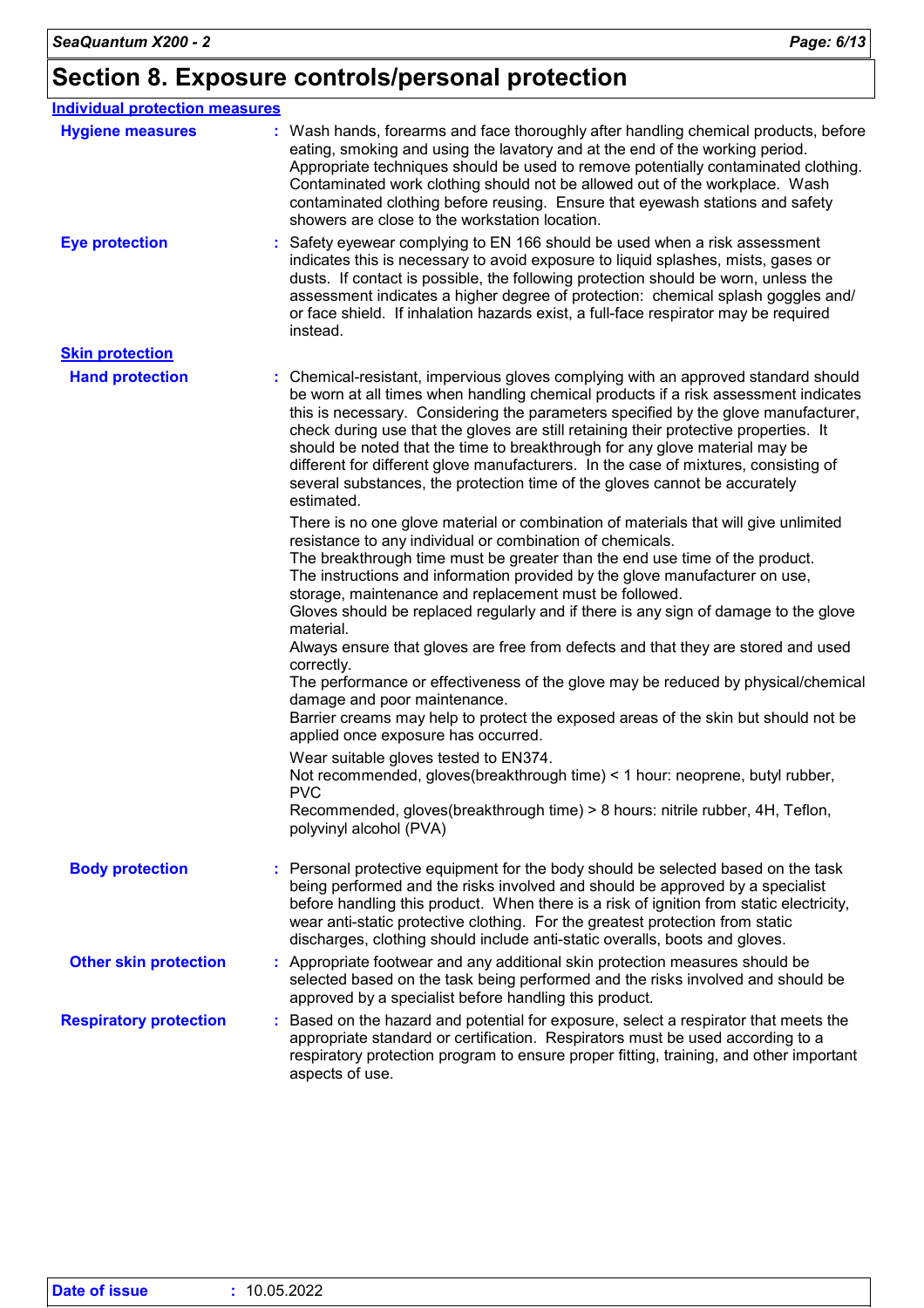### **Section 9. Physical and chemical properties**

| <b>Appearance</b>                                 |                                                                                                                                     |
|---------------------------------------------------|-------------------------------------------------------------------------------------------------------------------------------------|
| <b>Physical state</b>                             | $:$ Liquid.                                                                                                                         |
| <b>Colour</b>                                     | $:$ Red                                                                                                                             |
| <b>Odour</b>                                      | : Characteristic.                                                                                                                   |
| <b>Odour threshold</b>                            | : Not available.                                                                                                                    |
| рH                                                | : Not applicable.                                                                                                                   |
| <b>Melting point</b>                              | : Not applicable.                                                                                                                   |
| <b>Boiling point</b>                              | : Lowest known value: 136.1°C (277°F) (ethylbenzene). Weighted average: 140.91°C<br>$(285.6^{\circ}F)$                              |
| <b>Flash point</b>                                | : Closed cup: $25^{\circ}$ C (77 $^{\circ}$ F)                                                                                      |
| <b>Burning time</b>                               | : Not applicable.                                                                                                                   |
| <b>Burning rate</b>                               | : Not applicable.                                                                                                                   |
| <b>Evaporation rate</b>                           | : Highest known value: 0.84 (ethylbenzene) Weighted average: 0.79 compared with<br>butyl acetate                                    |
| <b>Flammability (solid, gas)</b>                  | : Not applicable.                                                                                                                   |
| Lower and upper explosive<br>(flammable) limits   | $: 0.8 - 7.6\%$                                                                                                                     |
| <b>Vapour pressure</b>                            | : Highest known value: 1.2 kPa (9.3 mm Hg) (at $20^{\circ}$ C) (ethylbenzene). Weighted<br>average: 0.98 kPa (7.35 mm Hg) (at 20°C) |
| <b>Vapour density</b>                             | : Highest known value: $3.7$ (Air = 1) (xylene). Weighted average: $3.7$ (Air = 1)                                                  |
| <b>Relative density</b>                           | : $1.936$ g/cm <sup>3</sup>                                                                                                         |
| <b>Solubility</b>                                 | : Insoluble in the following materials: cold water and hot water.                                                                   |
| <b>Partition coefficient: n-</b><br>octanol/water | : Not available.                                                                                                                    |
| <b>Auto-ignition temperature</b>                  | : Lowest known value: 280 to $470^{\circ}$ C (536 to 878 $^{\circ}$ F) (hydrocarbons, C9, aromatics).                               |
| <b>Decomposition temperature</b>                  | : Not available.                                                                                                                    |
| <b>SADT</b>                                       | : Not available.                                                                                                                    |
| <b>Viscosity</b>                                  | : Kinematic (40°C): >20.5 mm <sup>2</sup> /s (>20.5 cSt)                                                                            |
|                                                   |                                                                                                                                     |

### **Section 10. Stability and reactivity**

| <b>Reactivity</b>                                      | : No specific test data related to reactivity available for this product or its ingredients.                                                                                 |
|--------------------------------------------------------|------------------------------------------------------------------------------------------------------------------------------------------------------------------------------|
| <b>Chemical stability</b>                              | : The product is stable.                                                                                                                                                     |
| <b>Possibility of hazardous</b><br>reactions           | : Under normal conditions of storage and use, hazardous reactions will not occur.                                                                                            |
| <b>Conditions to avoid</b>                             | : Avoid all possible sources of ignition (spark or flame). Do not pressurise, cut, weld,<br>braze, solder, drill, grind or expose containers to heat or sources of ignition. |
| <b>Incompatible materials</b>                          | : Keep away from the following materials to prevent strong exothermic reactions:<br>oxidising agents, strong alkalis, strong acids.                                          |
| <b>Hazardous decomposition</b><br>products             | : Under normal conditions of storage and use, hazardous decomposition products<br>should not be produced.                                                                    |
| Fine dust clouds moy form evaluative mixtures with oir |                                                                                                                                                                              |

Fine dust clouds may form explosive mixtures with air.

### **Section 11. Toxicological information**

**Information on toxicological effects**

**Acute toxicity**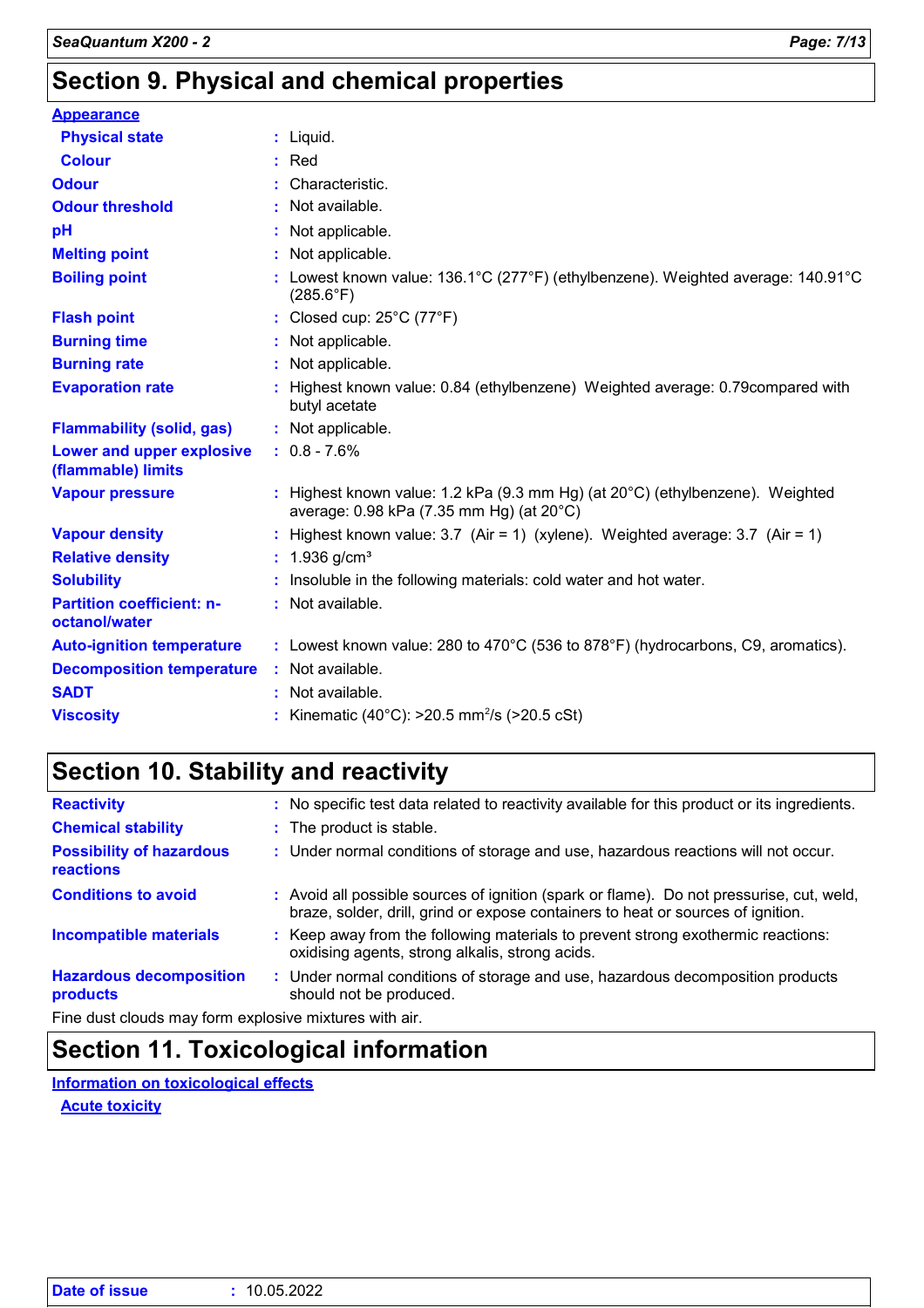# **Section 11. Toxicological information**

| <b>Product/ingredient name</b> | <b>Result</b>                         | <b>Species</b> | <b>Dose</b>         | <b>Exposure</b> |
|--------------------------------|---------------------------------------|----------------|---------------------|-----------------|
| dicopper oxide                 | LC50 Inhalation Dusts and mists   Rat |                | $3.34$ mg/l         | 4 hours         |
|                                | LD50 Oral                             | Rat            | 1340 mg/kg          |                 |
| xylene                         | <b>LC50 Inhalation Vapour</b>         | Rat            | $20$ mg/l           | 4 hours         |
|                                | LD50 Oral                             | Rat            | 4300 mg/kg          |                 |
|                                | <b>TDLo Dermal</b>                    | Rabbit         | 4300 mg/kg          |                 |
| ethylbenzene                   | <b>LC50 Inhalation Vapour</b>         | Rat - Male     | $17.8$ mg/l         | 4 hours         |
|                                | LD50 Dermal                           | Rabbit         | >5000 mg/kg         |                 |
|                                | LD50 Oral                             | Rat            | 3500 mg/kg          |                 |
| copper pyrithione              | LC50 Inhalation Dusts and mists Rat   |                | $70 \text{ mg/m}^3$ | 4 hours         |
|                                | LD50 Dermal                           | Rabbit         | 300 mg/kg           |                 |
|                                | LD50 Oral                             | Rat            | $200$ mg/kg         |                 |

#### **Irritation/Corrosion**

| <b>Product/ingredient name</b> | <b>Result</b>                         | <b>Species</b>                     | <b>Score</b> | <b>Exposure</b>           | <b>Observation</b> |
|--------------------------------|---------------------------------------|------------------------------------|--------------|---------------------------|--------------------|
| dicopper oxide                 | Eyes - Cornea opacity                 | Rabbit                             |              | 72 hours                  |                    |
|                                | Eyes - Redness of the<br>conjunctivae | Rabbit                             |              | 48 hours                  |                    |
| xylene                         | Eyes - Mild irritant                  | Rabbit                             |              | 87 milligrams             |                    |
|                                | Skin - Mild irritant                  | Rat                                |              | 8 hours 60<br>microliters |                    |
| zinc oxide                     | Eyes - Mild irritant                  | Rabbit                             |              | 24 hours 500<br>mg        |                    |
|                                | Skin - Mild irritant                  | Rabbit                             |              | 24 hours 500<br>mg        |                    |
| copper pyrithione              | Eyes - Severe irritant                | Mammal -<br>species<br>unspecified |              |                           |                    |
|                                | Skin - Irritant                       | Mammal -<br>species<br>unspecified |              |                           |                    |

#### **Sensitisation**

| <b>Product/ingredient name</b> | <b>Route of</b><br><b>exposure</b> | <b>Species</b>                  | <b>Result</b> |
|--------------------------------|------------------------------------|---------------------------------|---------------|
| colophony                      | skin                               | Mammal - species<br>unspecified | Sensitising   |

#### **Mutagenicity**

Not available.

#### **Carcinogenicity**

Not available.

#### **Reproductive toxicity**

| <b>Product/ingredient name</b> | <b>Maternal</b><br>toxicity | <b>Fertility</b> | Developmental Species<br>toxin |                                 | <b>Dose</b>                         | <b>Exposure</b> |
|--------------------------------|-----------------------------|------------------|--------------------------------|---------------------------------|-------------------------------------|-----------------|
| copper pyrithione              |                             |                  | Positive                       | Mammal - species<br>unspecified | Route of<br>exposure<br>lunreported |                 |

#### **Teratogenicity**

Not available.

**Specific target organ toxicity (single exposure)**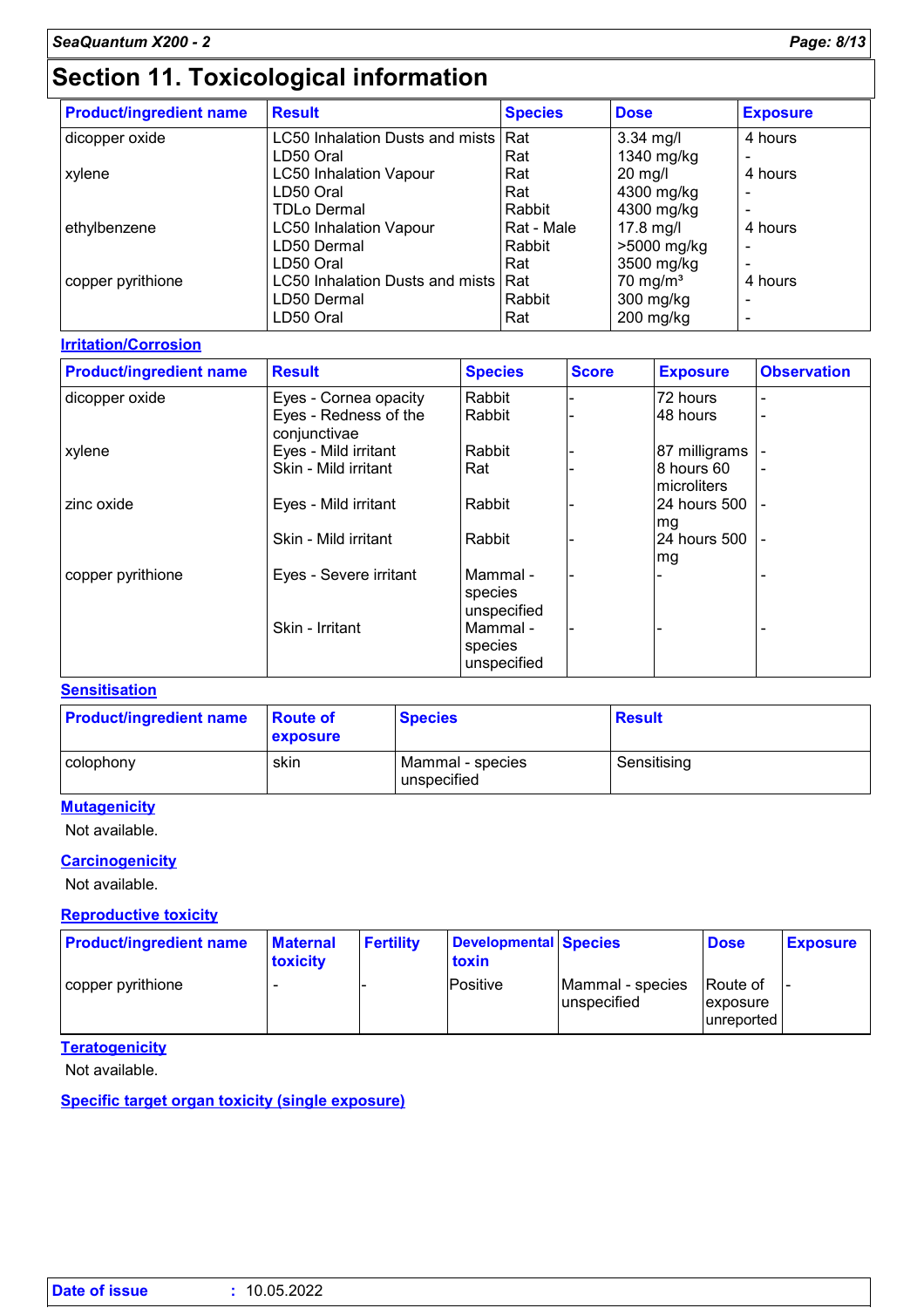### **Section 11. Toxicological information**

| <b>Name</b>                 | <b>Category</b> | <b>Route of</b><br>exposure | <b>Target organs</b>                   |
|-----------------------------|-----------------|-----------------------------|----------------------------------------|
| xylene                      | Category 3      |                             | Respiratory tract<br>irritation        |
| hydrocarbons, C9, aromatics | Category 3      |                             | Respiratory tract<br>irritation        |
|                             | Category 3      |                             | Narcotic effects                       |
| copper pyrithione           | Category 3      |                             | <b>Respiratory tract</b><br>irritation |

#### **Specific target organ toxicity (repeated exposure)**

| <b>Name</b>                       | <b>Category</b>          | <b>Route of</b><br><b>exposure</b> | <b>Target organs</b> |  |
|-----------------------------------|--------------------------|------------------------------------|----------------------|--|
| ethylbenzene<br>copper pyrithione | Category 2<br>Category 1 | . .                                | I nervous system     |  |

#### **Aspiration hazard**

| <b>Name</b>                 | <b>Result</b>                         |
|-----------------------------|---------------------------------------|
| xylene                      | <b>ASPIRATION HAZARD - Category 1</b> |
| ethylbenzene                | <b>ASPIRATION HAZARD - Category 1</b> |
| hydrocarbons, C9, aromatics | <b>ASPIRATION HAZARD - Category 1</b> |

#### **Information on likely routes :** Not available. **of exposure**

#### **Potential acute health effects**

| <b>Eve contact</b>  | : Causes serious eye damage.                                   |
|---------------------|----------------------------------------------------------------|
| <b>Inhalation</b>   | : Harmful if inhaled.                                          |
| <b>Skin contact</b> | : Causes skin irritation. May cause an allergic skin reaction. |
| Ingestion           | : Harmful if swallowed.                                        |

#### **Symptoms related to the physical, chemical and toxicological characteristics**

| <b>Eye contact</b>  | : Adverse symptoms may include the following:<br>pain<br>watering<br>redness                           |
|---------------------|--------------------------------------------------------------------------------------------------------|
| <b>Inhalation</b>   | : No specific data.                                                                                    |
| <b>Skin contact</b> | : Adverse symptoms may include the following:<br>pain or irritation<br>redness<br>blistering may occur |
| <b>Ingestion</b>    | : Adverse symptoms may include the following:<br>stomach pains                                         |

#### **Delayed and immediate effects as well as chronic effects from short and long-term exposure Short term exposure**

| <b>Short term exposure</b>                                                                                              |                       |  |  |  |
|-------------------------------------------------------------------------------------------------------------------------|-----------------------|--|--|--|
| <b>Potential immediate</b><br>effects                                                                                   | Not available<br>× 1  |  |  |  |
| <b>Potential delayed effects</b>                                                                                        | : Not available.      |  |  |  |
| <b>Long term exposure</b>                                                                                               |                       |  |  |  |
| <b>Potential immediate</b><br>effects                                                                                   | Not available.<br>× 1 |  |  |  |
| <b>Potential delayed effects : Not available.</b>                                                                       |                       |  |  |  |
| <b>Potential chronic health effects</b>                                                                                 |                       |  |  |  |
| <b>Allente Street Plants In the Street Street Street Street Street Street Street Street Street Street Street Street</b> |                       |  |  |  |

Not available.

| Date of issue | : 10.05.2022 |
|---------------|--------------|
|               |              |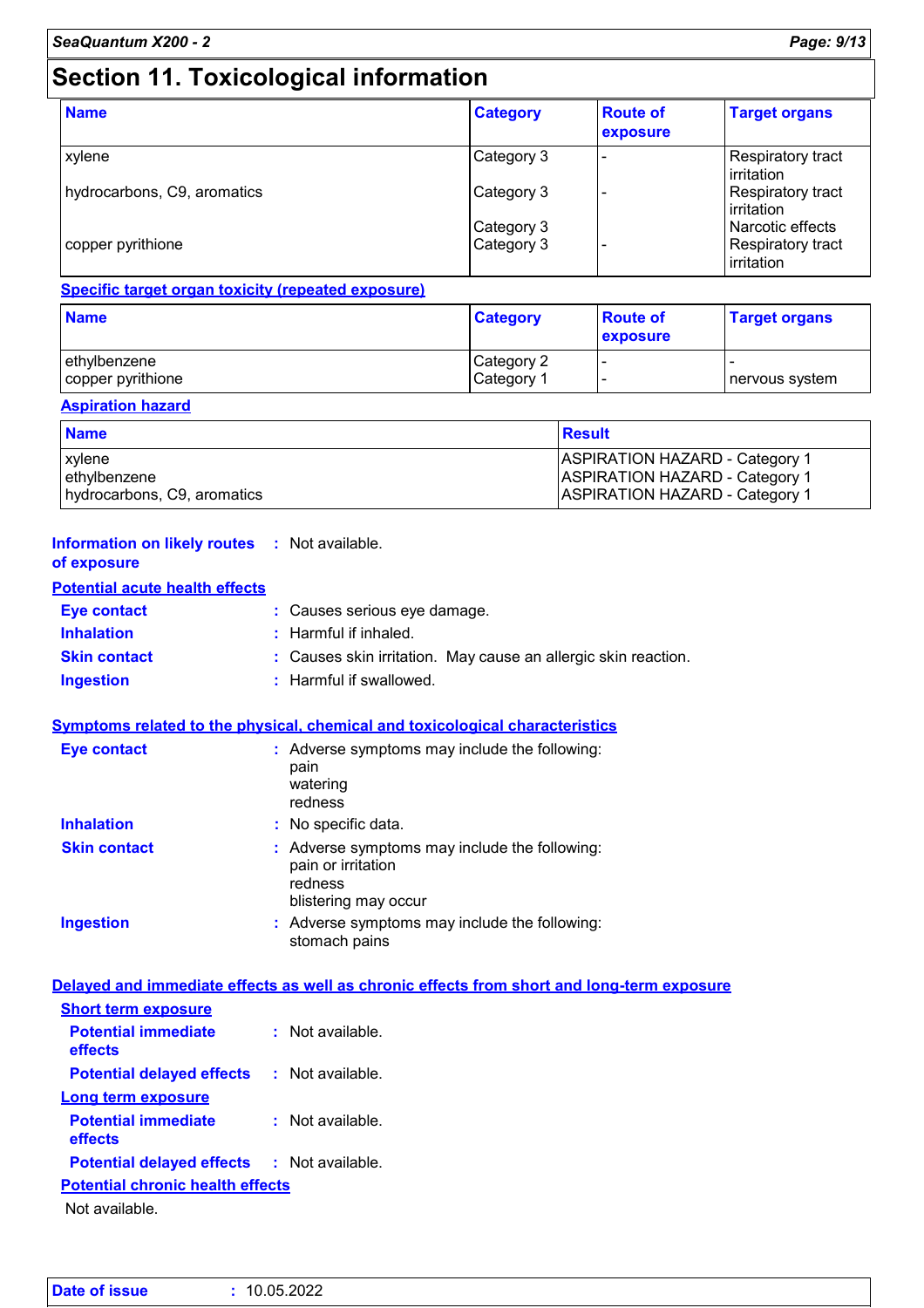### **Section 11. Toxicological information**

| <b>General</b>               | May cause damage to organs through prolonged or repeated exposure. Once<br>sensitized, a severe allergic reaction may occur when subsequently exposed to very<br>low levels. |
|------------------------------|------------------------------------------------------------------------------------------------------------------------------------------------------------------------------|
| <b>Carcinogenicity</b>       | : Suspected of causing cancer. Risk of cancer depends on duration and level of<br>exposure.                                                                                  |
| <b>Mutagenicity</b>          | : No known significant effects or critical hazards.                                                                                                                          |
| <b>Teratogenicity</b>        | : No known significant effects or critical hazards.                                                                                                                          |
| <b>Developmental effects</b> | : No known significant effects or critical hazards.                                                                                                                          |
| <b>Fertility effects</b>     | : No known significant effects or critical hazards.                                                                                                                          |

#### **Numerical measures of toxicity**

#### **Acute toxicity estimates**

| <b>Route</b>                 | <b>ATE value</b> |
|------------------------------|------------------|
| Oral                         | 929.71 mg/kg     |
| Dermal                       | 5556.4 mg/kg     |
| Inhalation (vapours)         | 143.12 mg/l      |
| Inhalation (dusts and mists) | $2.66$ mg/l      |

### **Section 12. Ecological information**

#### **Toxicity**

| <b>Product/ingredient name</b> | <b>Result</b>                      | <b>Species</b>                      | <b>Exposure</b> |
|--------------------------------|------------------------------------|-------------------------------------|-----------------|
| dicopper oxide                 | Acute LC50 0.075 mg/l Fresh water  | Fish - Danio rerio                  | 96 hours        |
|                                | Chronic NOEC 0.001 mg/l            | Algae                               |                 |
|                                | Chronic NOEC 0.0052 mg/l           | Algae                               |                 |
| xylene                         | Acute LC50 8500 µg/l Marine water  | Crustaceans - Palaemonetes<br>pugio | 48 hours        |
|                                | Acute LC50 13400 µg/l Fresh water  | Fish - Pimephales promelas          | 96 hours        |
| ethylbenzene                   | Acute EC50 7700 µg/l Marine water  | Algae - Skeletonema costatum        | 96 hours        |
|                                | Acute EC50 2.93 mg/l               | Daphnia                             | 48 hours        |
|                                | Acute LC50 4.2 mg/l                | Fish                                | 96 hours        |
| zinc oxide                     | Acute LC50 1.1 ppm Fresh water     | Fish - Oncorhynchus mykiss          | 96 hours        |
|                                | Chronic NOEC 0.02 mg/l Fresh water | Algae - Pseudokirchneriella         | 72 hours        |
|                                |                                    | subcapitata - Exponential           |                 |
|                                |                                    | growth phase                        |                 |
| hydrocarbons, C9, aromatics    | Acute EC50 <10 mg/l                | Daphnia                             | 48 hours        |
|                                | Acute IC50 <10 mg/l                | Algae                               | 72 hours        |
|                                | Acute LC50 <10 mg/l                | Fish                                | 96 hours        |
| copper pyrithione              | Acute EC50 0.022 mg/l              | Daphnia                             | 48 hours        |
|                                | Acute IC50 0.035 mg/l              | Algae                               | 120 hours       |
|                                | Acute LC50 0.0043 mg/l             | Fish                                | 96 hours        |
|                                | Chronic NOEC 0.00046 mg/l          | Algae - Skeletonema costatum        | 120 hours       |

#### **Persistence/degradability**

| <b>Product/ingredient name</b> | <b>Aquatic half-life</b> | <b>Photolysis</b> | Biodegradability |
|--------------------------------|--------------------------|-------------------|------------------|
| dicopper oxide                 |                          |                   | Not readily      |
| xylene                         |                          |                   | Readily          |
| ethylbenzene                   |                          |                   | Readily          |
| zinc oxide                     |                          |                   | Not readily      |
| hydrocarbons, C9, aromatics  - |                          |                   | Not readily      |

#### **Bioaccumulative potential**

| <b>Date of issue</b> | 10.05.2022 |
|----------------------|------------|
|                      |            |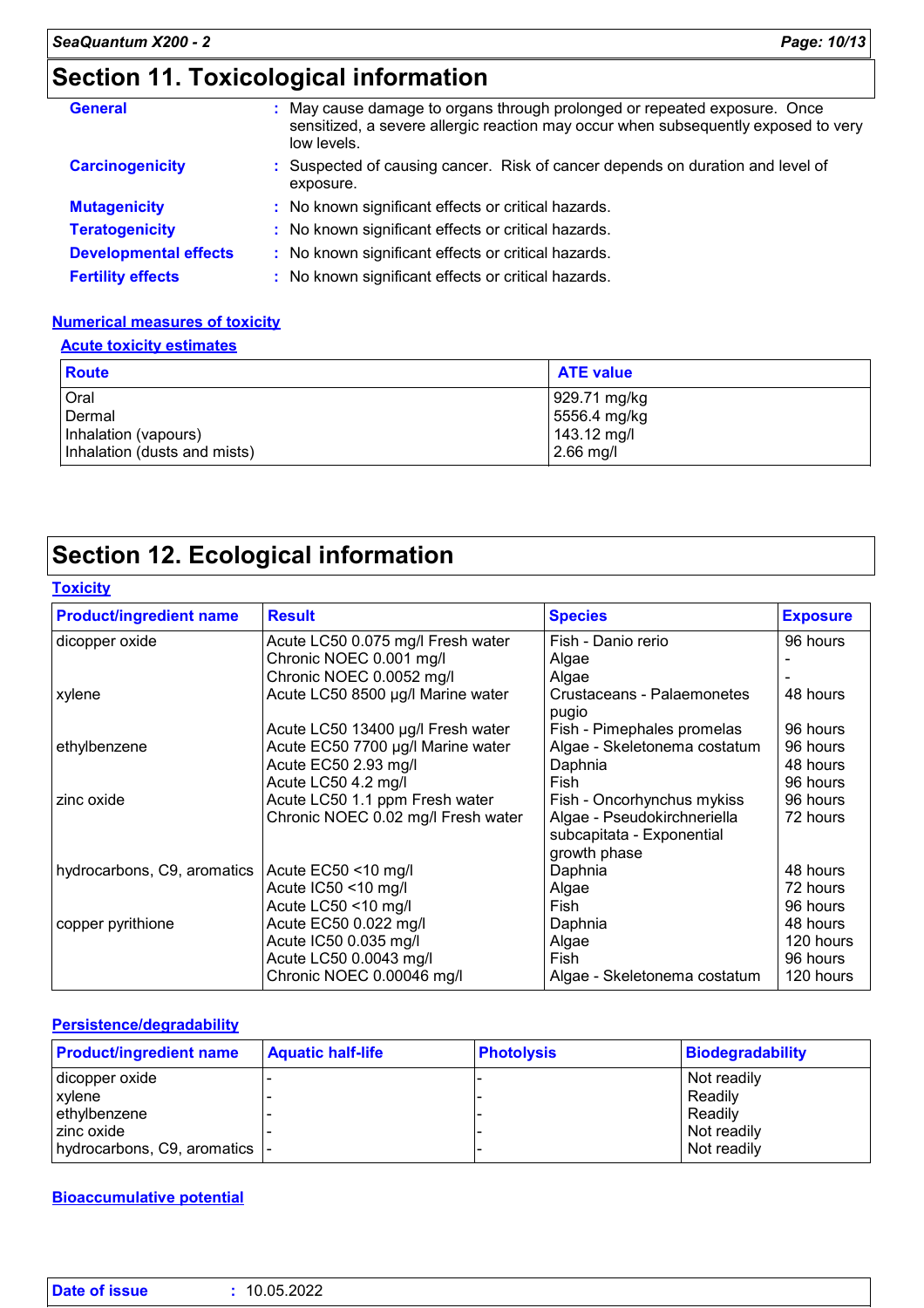### **Section 12. Ecological information**

| <b>Product/ingredient name</b> | $\mathsf{LogP}_\mathsf{ow}$ | <b>BCF</b>  | <b>Potential</b> |
|--------------------------------|-----------------------------|-------------|------------------|
| xylene                         | 3.12                        | 8.1 to 25.9 | low              |
| ethylbenzene                   | 3.6                         |             | low              |
| zinc oxide                     |                             | 28960       | high             |
| colophony                      | 1.9 to 7.7                  |             | high             |
| hydrocarbons, C9, aromatics    |                             | 10 to 2500  | high             |

#### **Mobility in soil**

| <b>Soil/water partition</b><br>coefficient (K <sub>oc</sub> ) | : Not available.                                    |
|---------------------------------------------------------------|-----------------------------------------------------|
| <b>Other adverse effects</b>                                  | : No known significant effects or critical hazards. |

### **Section 13. Disposal considerations**

| <b>Disposal methods</b> | : The generation of waste should be avoided or minimised wherever possible.<br>Disposal of this product, solutions and any by-products should at all times comply<br>with the requirements of environmental protection and waste disposal legislation<br>and any regional local authority requirements. Dispose of surplus and non-<br>recyclable products via a licensed waste disposal contractor. Waste should not be<br>disposed of untreated to the sewer unless fully compliant with the requirements of<br>all authorities with jurisdiction. Waste packaging should be recycled. Incineration or<br>landfill should only be considered when recycling is not feasible. This material and<br>its container must be disposed of in a safe way. Care should be taken when<br>handling emptied containers that have not been cleaned or rinsed out. Empty<br>containers or liners may retain some product residues. Vapour from product<br>residues may create a highly flammable or explosive atmosphere inside the<br>container. Do not cut, weld or grind used containers unless they have been cleaned<br>thoroughly internally. Avoid dispersal of spilt material and runoff and contact with |
|-------------------------|--------------------------------------------------------------------------------------------------------------------------------------------------------------------------------------------------------------------------------------------------------------------------------------------------------------------------------------------------------------------------------------------------------------------------------------------------------------------------------------------------------------------------------------------------------------------------------------------------------------------------------------------------------------------------------------------------------------------------------------------------------------------------------------------------------------------------------------------------------------------------------------------------------------------------------------------------------------------------------------------------------------------------------------------------------------------------------------------------------------------------------------------------------------------------------------------------------|
|                         | soil, waterways, drains and sewers.                                                                                                                                                                                                                                                                                                                                                                                                                                                                                                                                                                                                                                                                                                                                                                                                                                                                                                                                                                                                                                                                                                                                                                    |

### **Section 14. Transport information**

**Transport within user's premises:** always transport in closed containers that are upright and secure. Ensure that persons transporting the product know what to do in the event of an accident or spillage.

|                                           | <b>UN</b>                                                                                                                                                                                                                       | <b>IMDG</b>                                                                                                                                                                                                                     | <b>IATA</b>                                                                                                                                                                                                                            |
|-------------------------------------------|---------------------------------------------------------------------------------------------------------------------------------------------------------------------------------------------------------------------------------|---------------------------------------------------------------------------------------------------------------------------------------------------------------------------------------------------------------------------------|----------------------------------------------------------------------------------------------------------------------------------------------------------------------------------------------------------------------------------------|
| <b>UN number</b>                          | <b>UN1263</b>                                                                                                                                                                                                                   | <b>UN1263</b>                                                                                                                                                                                                                   | <b>UN1263</b>                                                                                                                                                                                                                          |
| <b>UN proper</b><br>shipping name         | Paint                                                                                                                                                                                                                           | Paint. Marine pollutant<br>(dicopper oxide)                                                                                                                                                                                     | Paint                                                                                                                                                                                                                                  |
| <b>Transport hazard</b><br>class(es)      | 3                                                                                                                                                                                                                               | 3<br>⊻∠                                                                                                                                                                                                                         | 3                                                                                                                                                                                                                                      |
| <b>Packing group</b>                      | $\mathbf{III}$                                                                                                                                                                                                                  | III                                                                                                                                                                                                                             | III                                                                                                                                                                                                                                    |
| <b>Environmental</b><br>hazards           | Yes. The environmentally<br>hazardous substance mark is<br>not required.                                                                                                                                                        | Yes.                                                                                                                                                                                                                            | Yes. The environmentally<br>hazardous substance mark is<br>not required.                                                                                                                                                               |
| <b>Special</b><br>precautions for<br>user | Transport within user's<br>premises: always transport in<br>closed containers that are<br>upright and secure. Ensure<br>that persons transporting the<br>product know what to do in the<br>event of an accident or<br>spillage. | Transport within user's<br>premises: always transport in<br>closed containers that are<br>upright and secure. Ensure<br>that persons transporting the<br>product know what to do in the<br>event of an accident or<br>spillage. | <b>Transport within user's</b><br>premises: always transport in<br>closed containers that are<br>upright and secure. Ensure<br>that persons transporting the<br>product know what to do in the<br>event of an accident or<br>spillage. |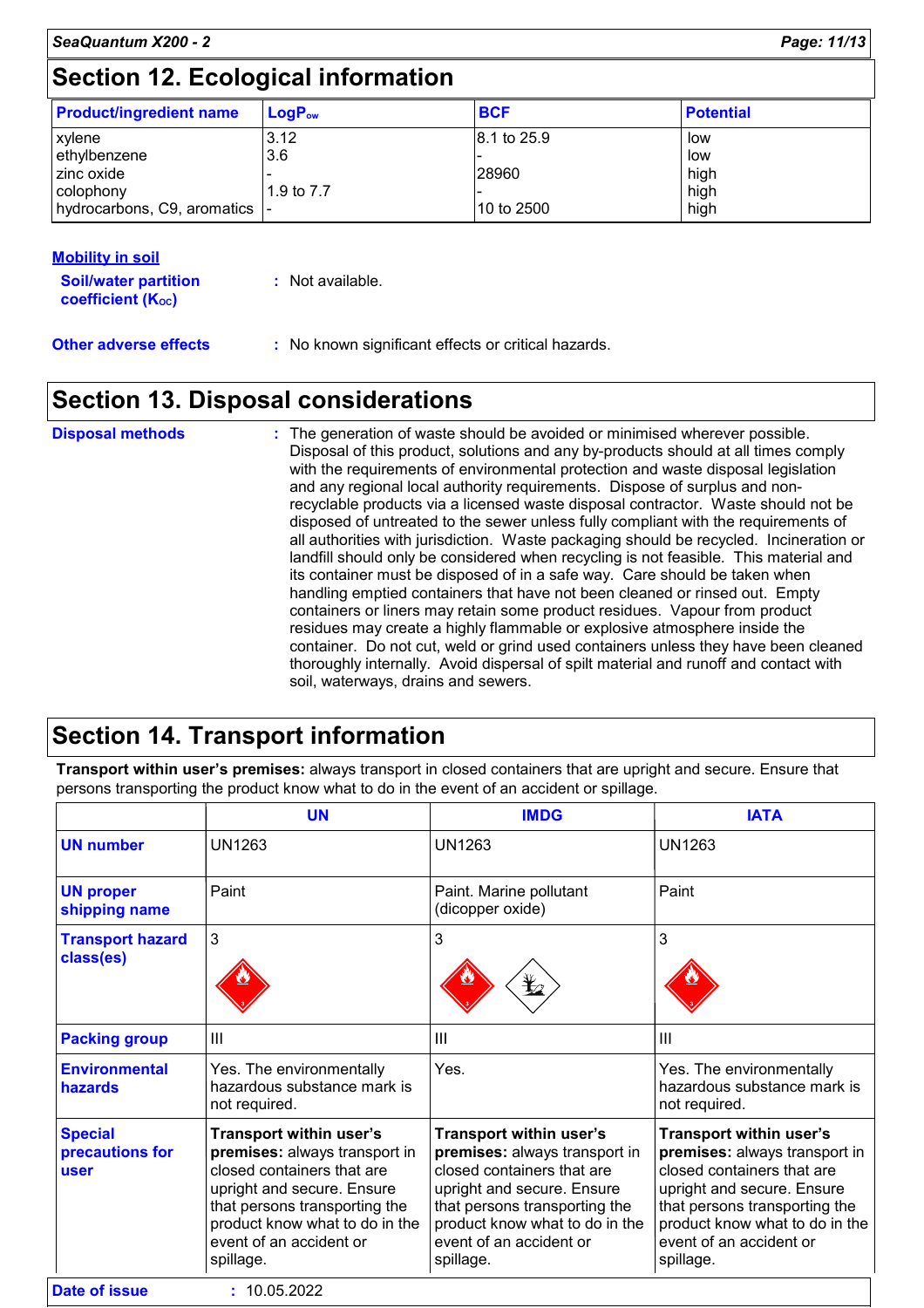### **Section 14. Transport information**

| <b>Additional</b><br><b>information</b> |                                                                                                                                                         | The marine pollutant mark is<br>not required when transported<br> in sizes of ≤5 L or ≤5 kg.<br><b>Emergency schedules F-E,</b><br><u>S-E</u> | The environmentally<br>hazardous substance mark<br>may appear if required by<br>other transportation<br>regulations. |
|-----------------------------------------|---------------------------------------------------------------------------------------------------------------------------------------------------------|-----------------------------------------------------------------------------------------------------------------------------------------------|----------------------------------------------------------------------------------------------------------------------|
| <b>Marking</b>                          | : The environmental hazardous / marine pollutant mark is only applicable for packages containing<br>more than 5 litres for liquids and 5 kg for solids. |                                                                                                                                               |                                                                                                                      |

**ADR / RID :** Tunnel restriction code: (D/E) Hazard identification number: 30

### **Section 15. Regulatory information**

**Safety, health and environmental regulations specific for the product:**

#### **Law of the People's Republic of China on the Prevention and Control of Occupational Diseases**

Regulations on the Control over Safety of Dangerous Chemicals Measures for Environmental Management of New Chemical Substances Law of the People's Republic of China on the Prevention and Control of Environment Pollution Caused by Solid Wastes Safety regulations for the use of chemicals in the workplace General Rule for Classification and Hazard Communication of Chemicals

Classification and code of dangerous goods

#### **List of Goods banned for Importing**

None of the components are listed.

#### **List of Goods banned for Exporting**

None of the components are listed.

#### **List of Toxic Chemicals Severely Restricted for Importing & Exporting by China**

None of the components are listed.

### **Section 16. Other information**

| <b>History</b>              |                                                                                                                                                                                                                                                                                                                                                                                                                                                                                                                                                                                                                                                                                                                                                                                                                                                                            |
|-----------------------------|----------------------------------------------------------------------------------------------------------------------------------------------------------------------------------------------------------------------------------------------------------------------------------------------------------------------------------------------------------------------------------------------------------------------------------------------------------------------------------------------------------------------------------------------------------------------------------------------------------------------------------------------------------------------------------------------------------------------------------------------------------------------------------------------------------------------------------------------------------------------------|
| Date of printing            | : 10.05.2022                                                                                                                                                                                                                                                                                                                                                                                                                                                                                                                                                                                                                                                                                                                                                                                                                                                               |
| <b>Key to abbreviations</b> | : ADN = European Provisions concerning the International Carriage of Dangerous<br>Goods by Inland Waterway<br>ADR = The European Agreement concerning the International Carriage of<br>Dangerous Goods by Road<br>ATE = Acute Toxicity Estimate<br><b>BCF</b> = Bioconcentration Factor<br>GHS = Globally Harmonized System of Classification and Labelling of Chemicals<br>IATA = International Air Transport Association<br>IBC = Intermediate Bulk Container<br><b>IMDG = International Maritime Dangerous Goods</b><br>LogPow = logarithm of the octanol/water partition coefficient<br>MARPOL = International Convention for the Prevention of Pollution From Ships,<br>1973 as modified by the Protocol of 1978. ("Marpol" = marine pollution)<br>RID = The Regulations concerning the International Carriage of Dangerous Goods<br>by Rail<br>$UN = United Nations$ |

#### **Notice to reader**

**The information in this document is given to the best of Jotun's knowledge, based on laboratory testing and practical experience. Jotun's products are considered as semi-finished goods and as such, products are often used under conditions beyond Jotun's control. Jotun cannot guarantee anything but the quality of the product itself. Minor product variations may be implemented in order to comply with local requirements. Jotun reserves the right to change the given data without further notice.**

**Users should always consult Jotun for specific guidance on the general suitability of this product for their needs and specific application practices.**

| <b>Date</b><br>sue<br>. | 10.05.2022 |
|-------------------------|------------|
|                         |            |